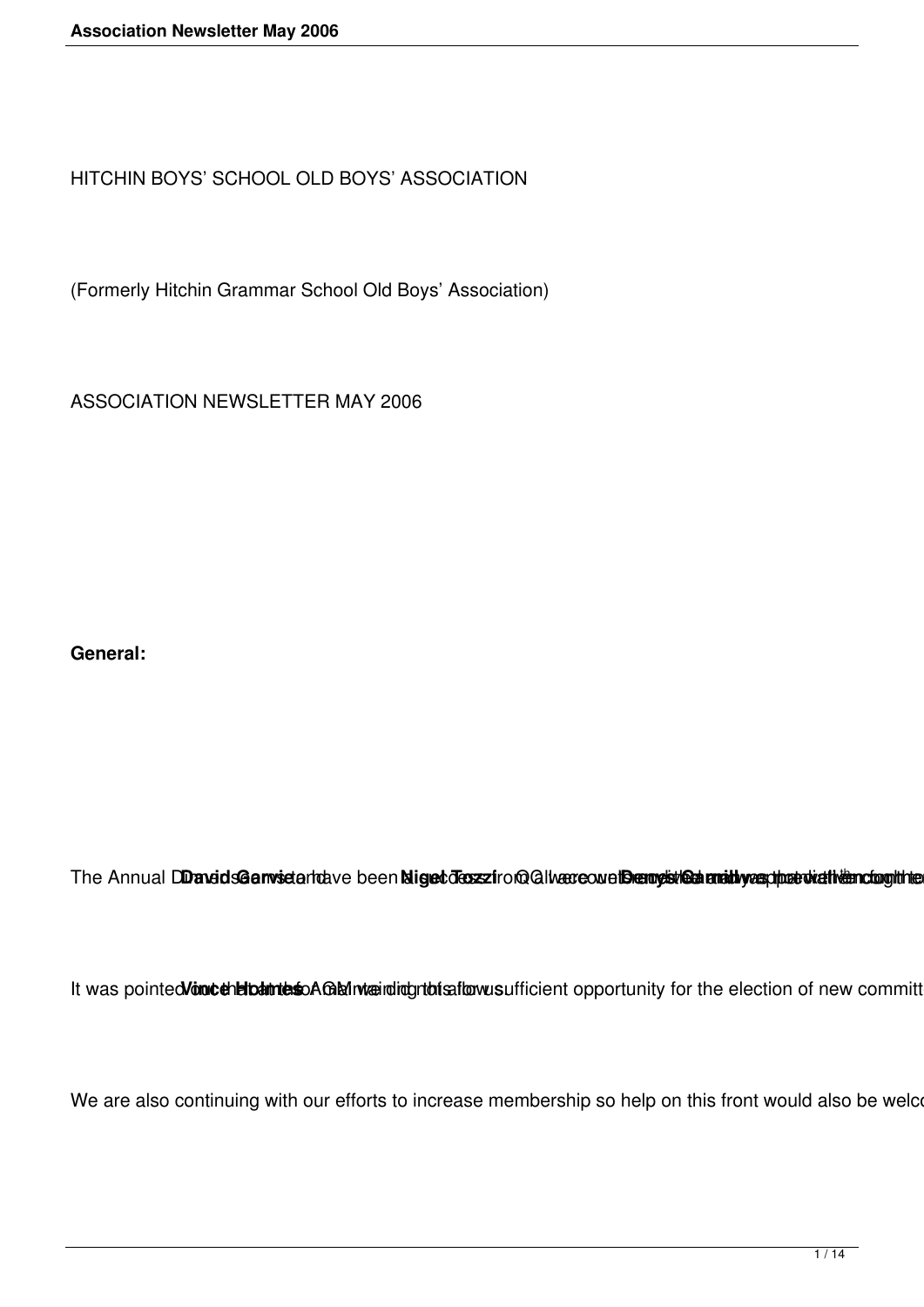Could I remind those with an ordinary membership that their annual subscription was due in March so p

Bob McLeishwas appointed to the staff by Maurice Dolden in 1959 and took over the PE from Trevor B

Like most members of staff who had PE responsibility it became necessary to have a additional subject

Bob left the school in 1981 after 22 years of loyal service.

The Association wishes Bob every happiness and good health, as he becomes an octogenarian

#### **Committee news:**

Your new cormmittee met orandathere are three further meetings planned before next year's AGM so if the

This year we hope to produce a membership pack for new members and a calendar for everyone.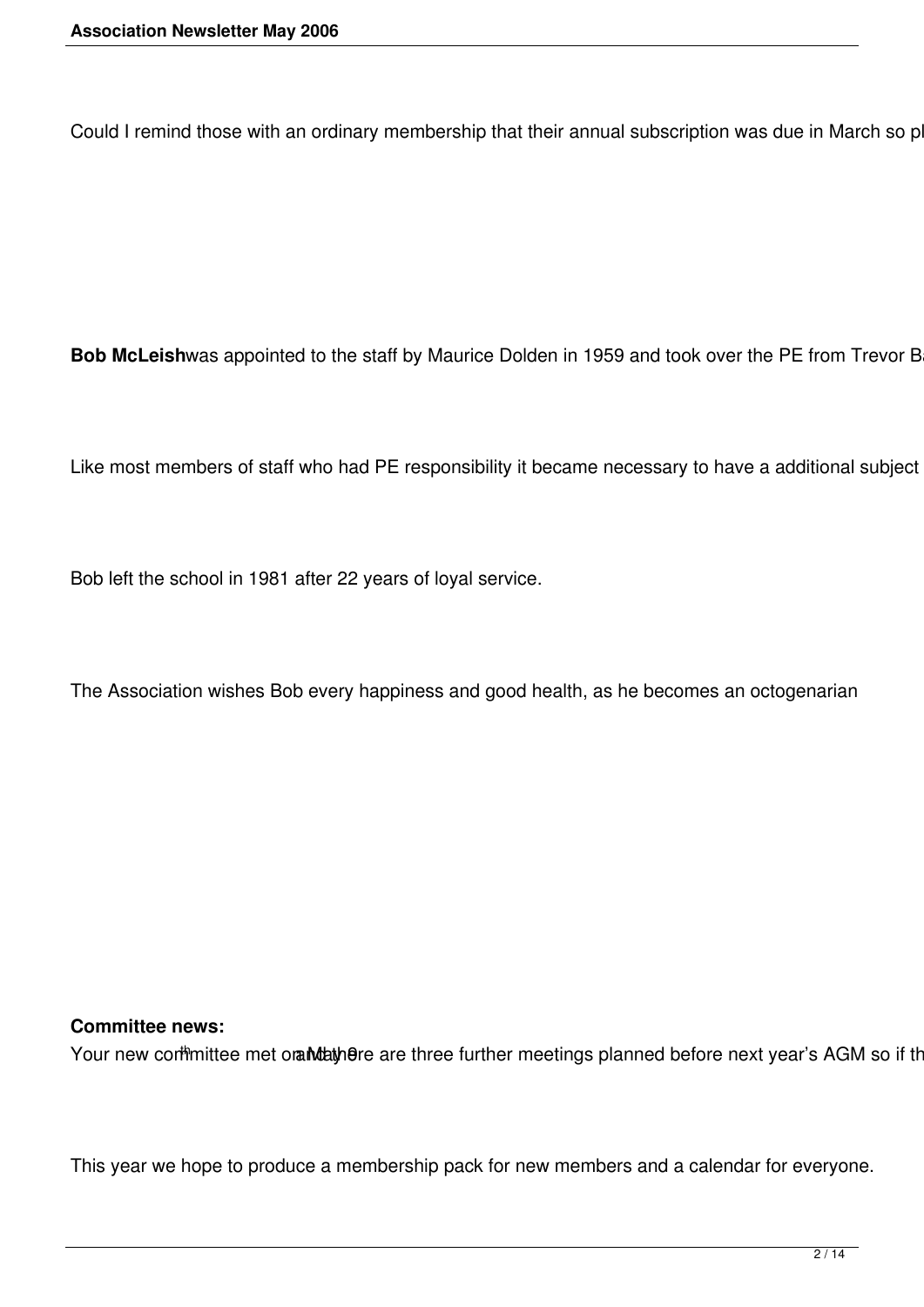**New Members:**

**Michael Blaxland (1955)** 

After leaving school he worked with a company of Consulting Engineers in London designing and detaili

Also Nigel Tozzi Q(20(19715) ind a Rusissell Nunter (1963) neunsly thos was hill (1970) and the Reed (

**Other Old Boys**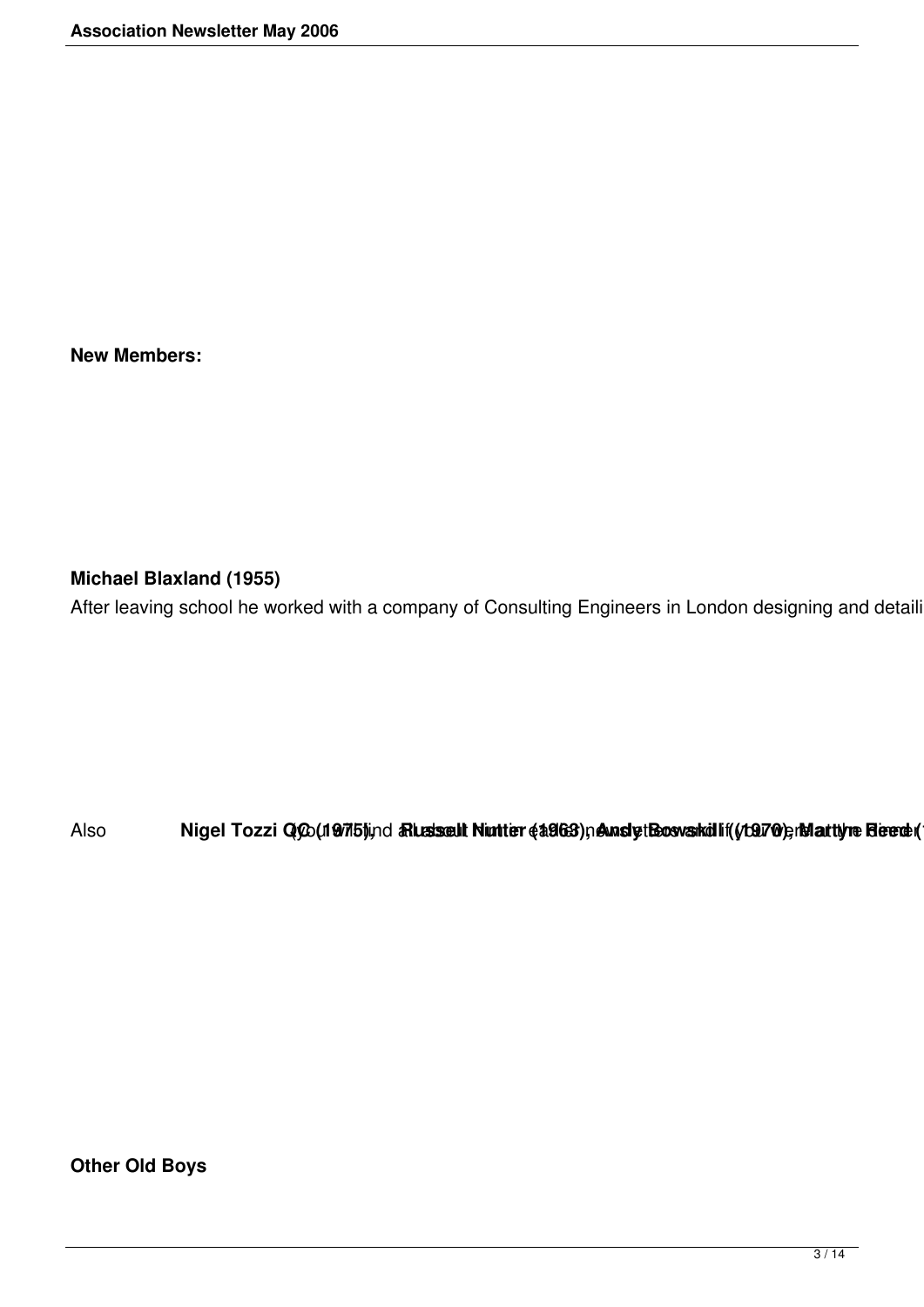Robin Barkeis(6953)f many who have made contact to say how much they approve of the new Bulletin.

Ralph Hill (1950) mail produced this response: 'how nice to hear that someone remembers one! I am we

#### **Bob Felton**

Sends the following email: 'At last I have got to you! May I wish you and your fellows at the dinner the ve

Roy Bolton (19.400) punty Chaile Boavkee (1.8149) be esthe met thing assion for fairmants. belianging terly whrop dumino collse

Frank Papworthitet938)m saddened by the news of A.A.J. Foster's death. When he joined the school in

**School News**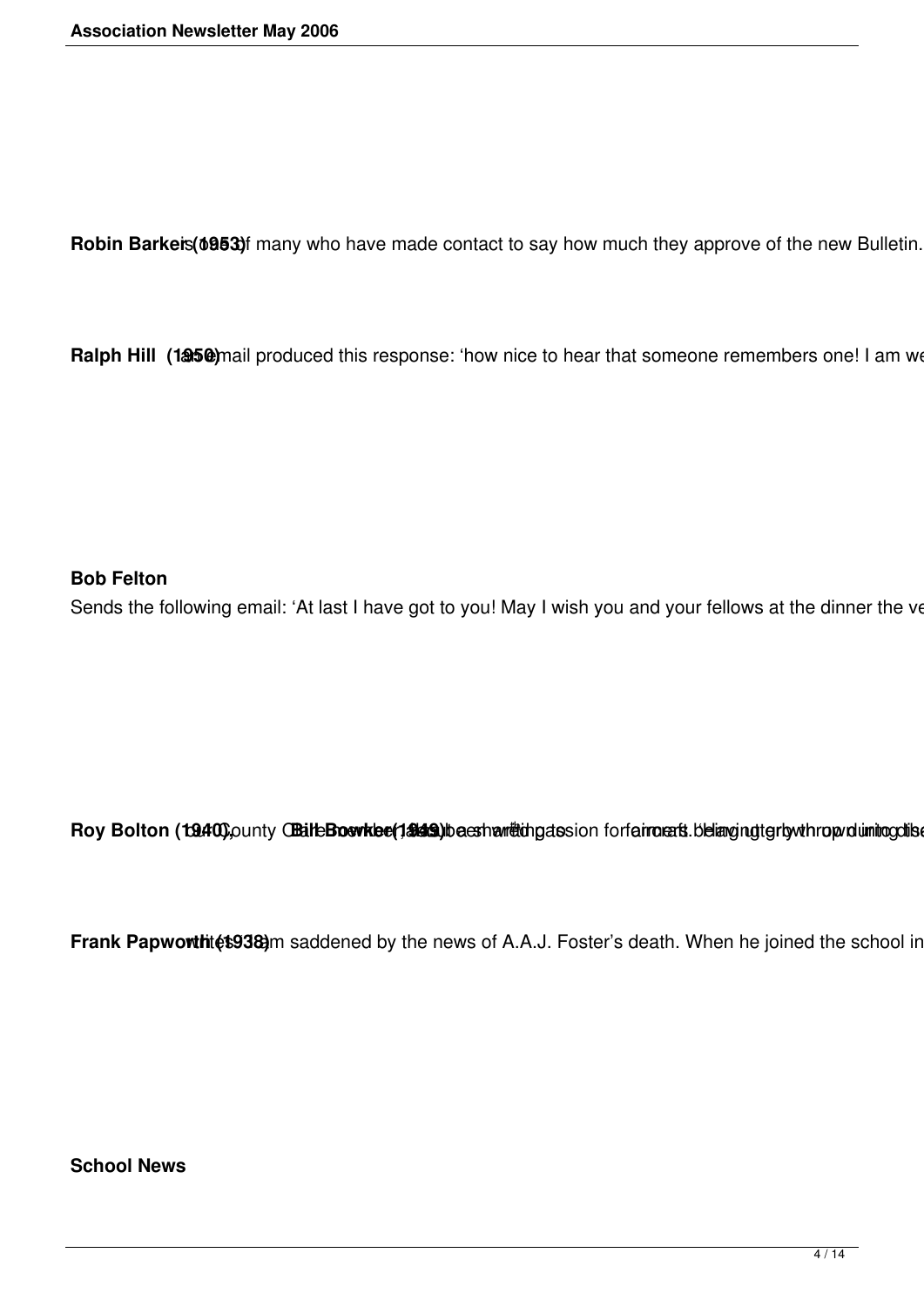Please see the AGM minutes that include the Headteacher's report to the Annual AGM.

"Book of Remembrance" remembered

Members may recall that some years ago the Association commissioned a "Book of Remembrance" to r

The book is a handsome little volume; A5 in a blue cover with yellow lettering that would grace any book

Since the book was written, quite an amount of additional information has become available including th

**Contact Address for HBSOBA**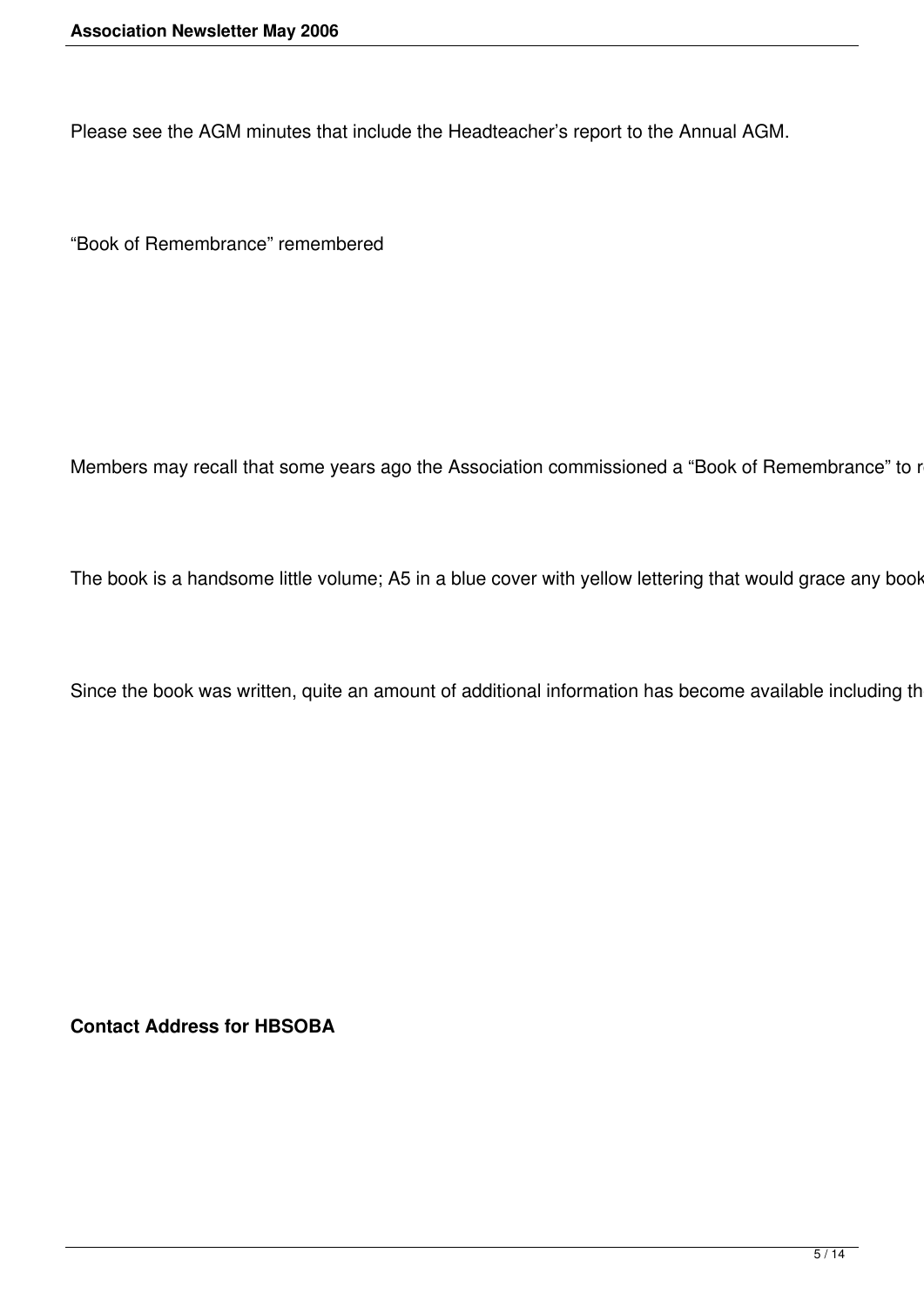Communications for the Association may be sent to me at Beck Springs, Beckett End, Foulden. Thetford. No

Or via our website oldboysonline.com

**Old Boys Day April 22 2006**

**2.30 - 5.00pm**

Five-a-side Football on the CASTFUD Bof A TfAybul have a Rusham to MacAllum Detain and the plays of antibolist turn u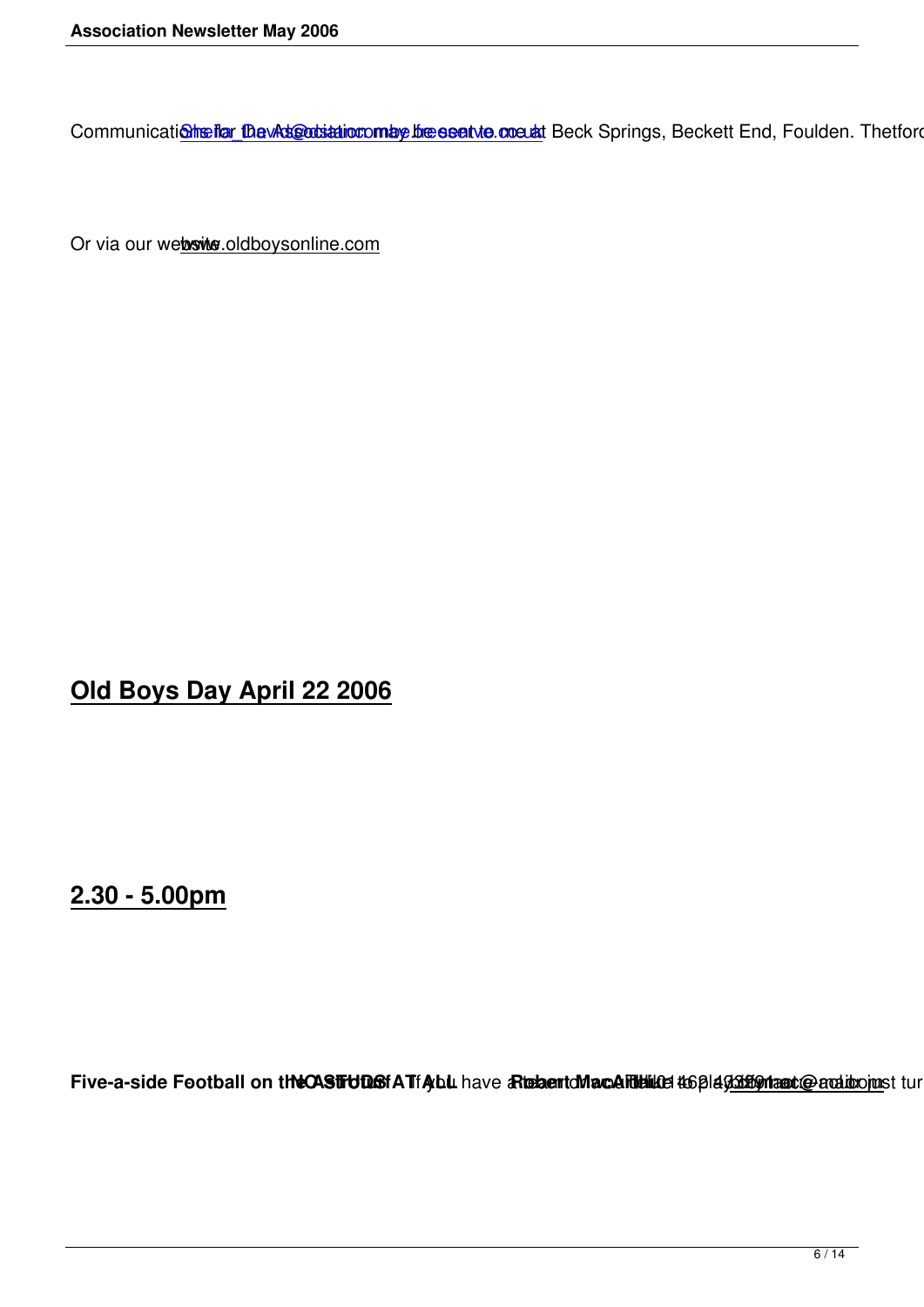Please bring gruyded tosuy out the ks of and of ingehest fielne com and rebetation detection are the sector shist started

6.00pm AGM sadhe School Lebrary AGENDA

**6.45pm The Bar** will open in the **School Library immediately after the AGM** 

**7.30/45pm Annual DinnerDining Hall** 

**Subscriptionsand DinnerTickets**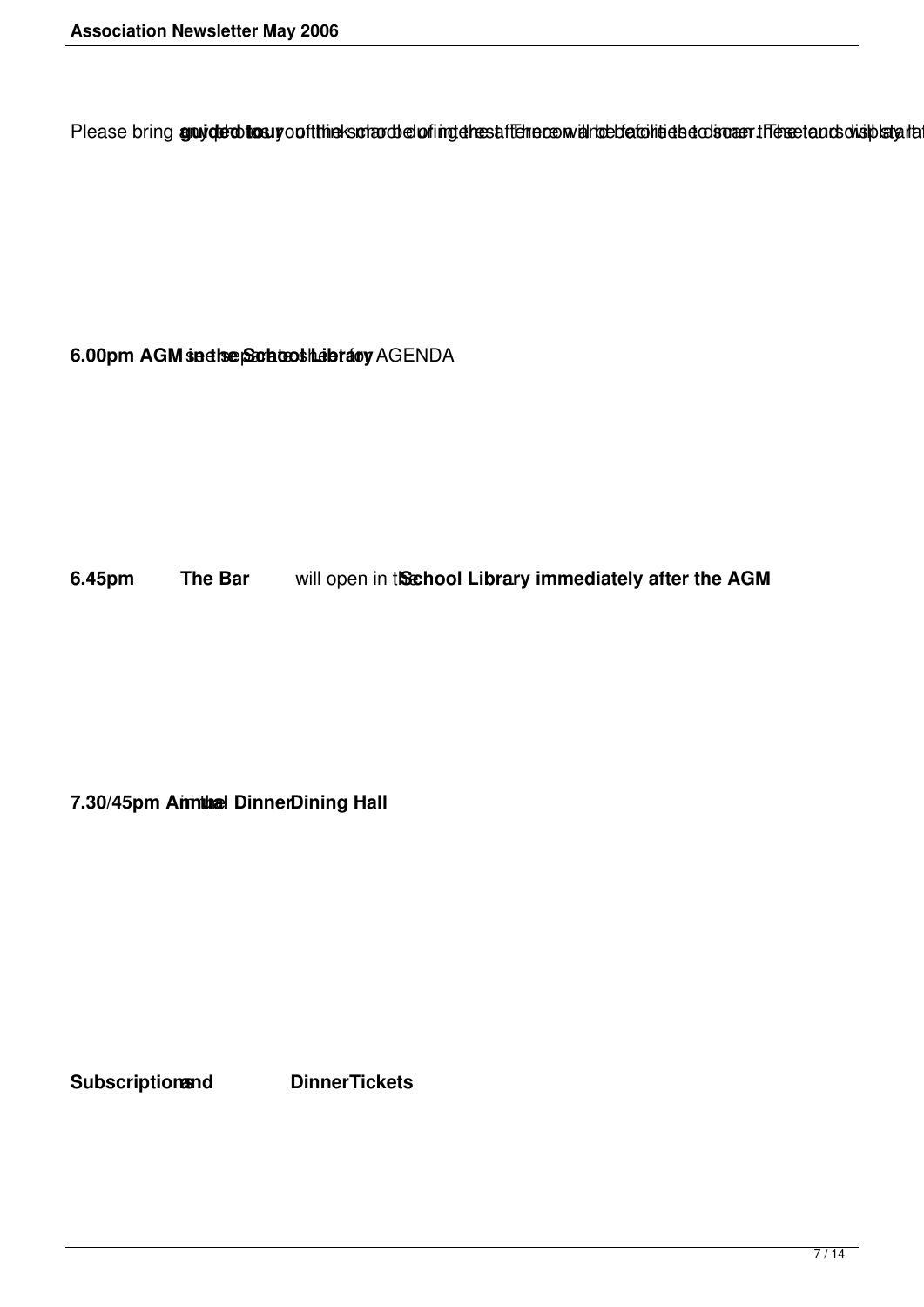- · I enclose £40.00 being the full payment for a 20 year Term Membership Subscription
- · I enclose £10.00 being part payment for a 20 year Term Membership Subscription
	- I enclose £5.00 being the 2005 Subscription for an Ordinary Member
- I enclose £……. For…….. concert CDs @ £5
- I enclose £……. For…….. Annual Dinner Tickets @ £20.00 each for members/Old Boys.

……………………………………………………………………………………..

Cheques should be made payable to HBSOBA and sent to the Hon Sec at Beck Springs, Beckett End, I

Name…………………………………………………………………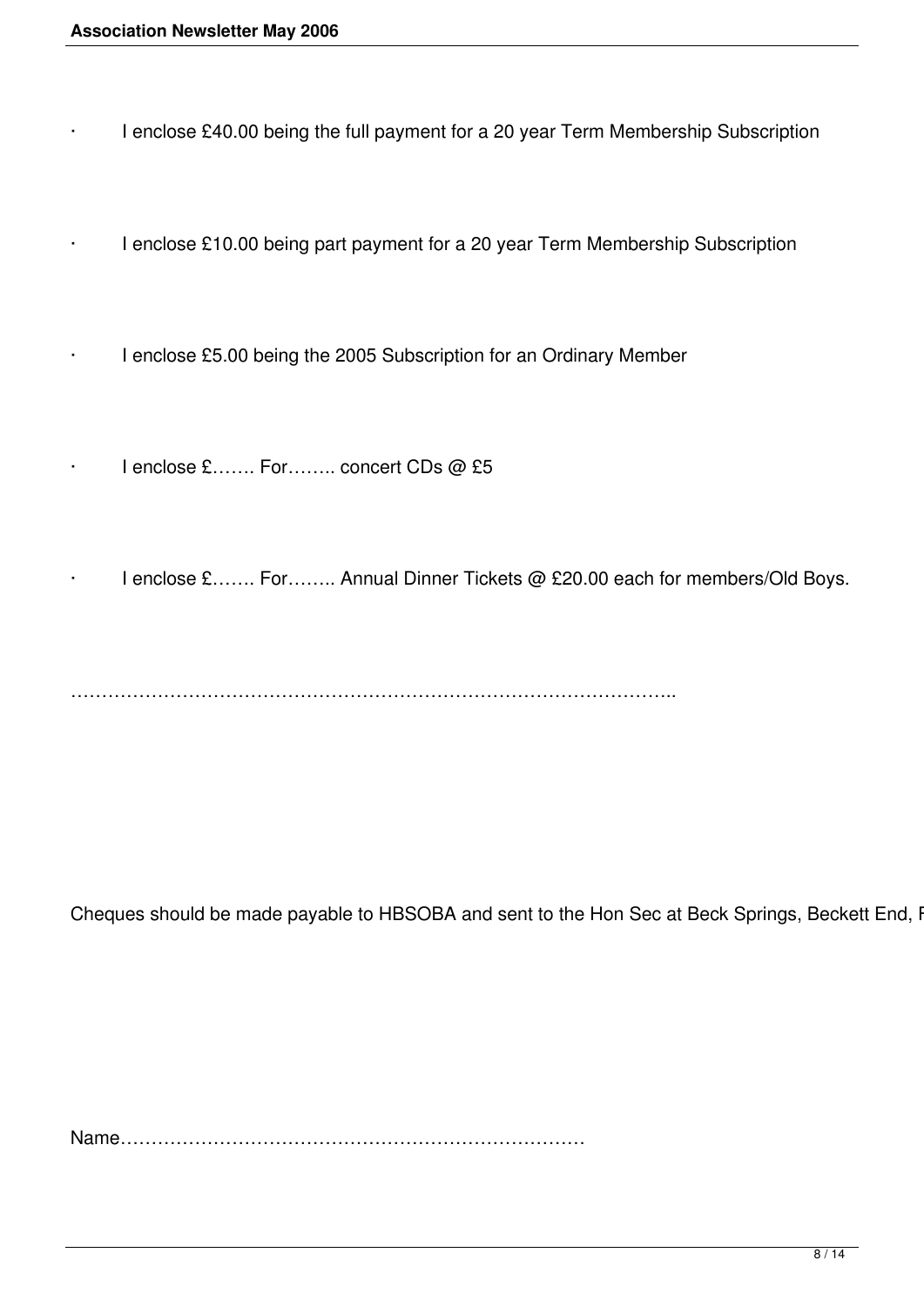Address …………………………………………………………………………………. ………………………………………….Post Code: ……………………………. e-mail address ……………………………………………………………………………. In accordance with the Terms of the Data Protection Act, I have no objection to the above information be

Signed ……………………………………………….. Date ……………………………..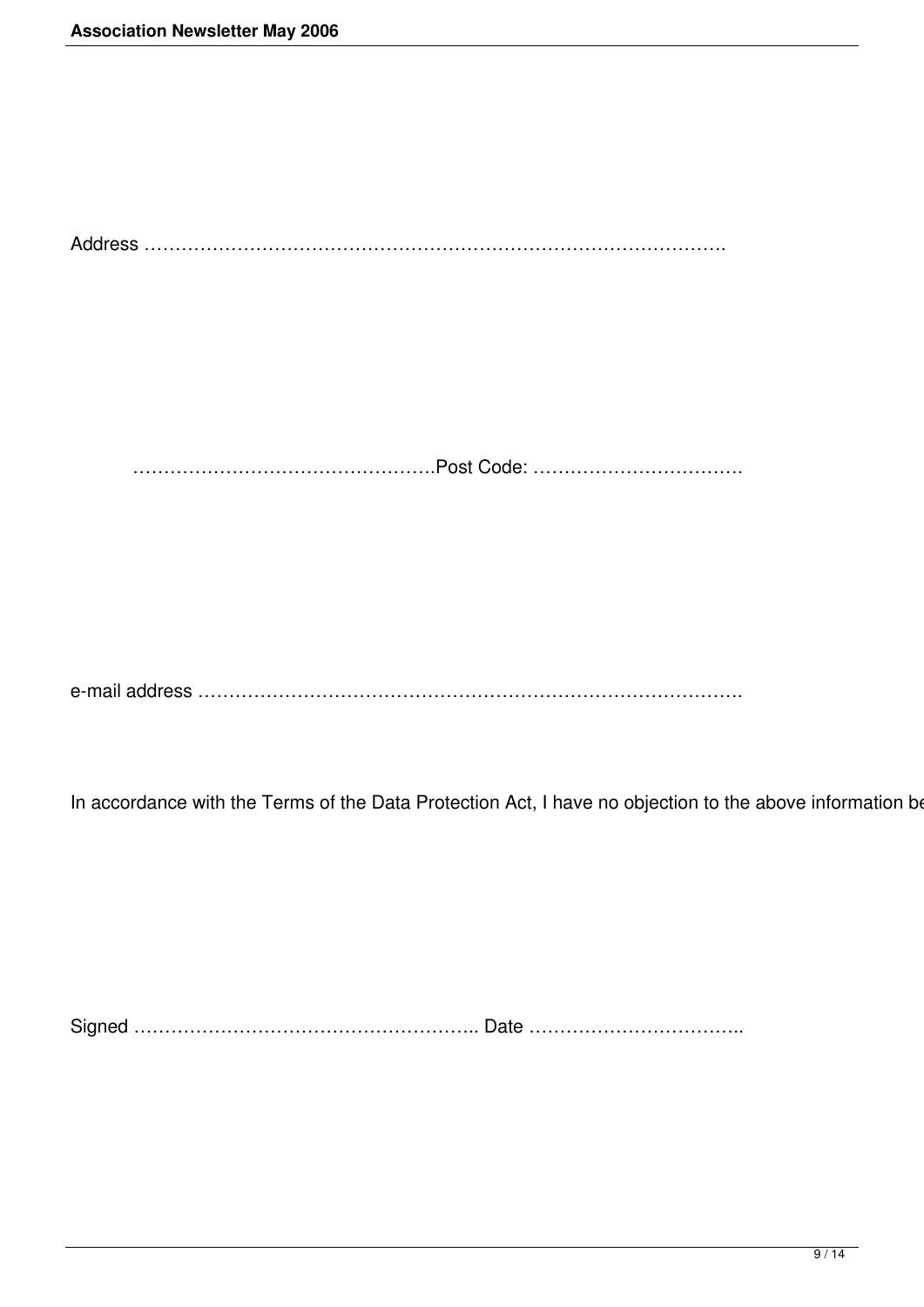## HITCHIN BOYS' SCHOOL OLD BOYS' ASSOCIATION

**(Formerly Hitchin Grammar School Old Boys' Association)**

## **AGENDA for the ANNUAL GENERAL MEETING**

**to be held on**

**Saturday 22nd April 2006 at 6.00pm in the School Library**

**1. Apologies for absence.**

**2. Minutes of the previous Annual General Meeting**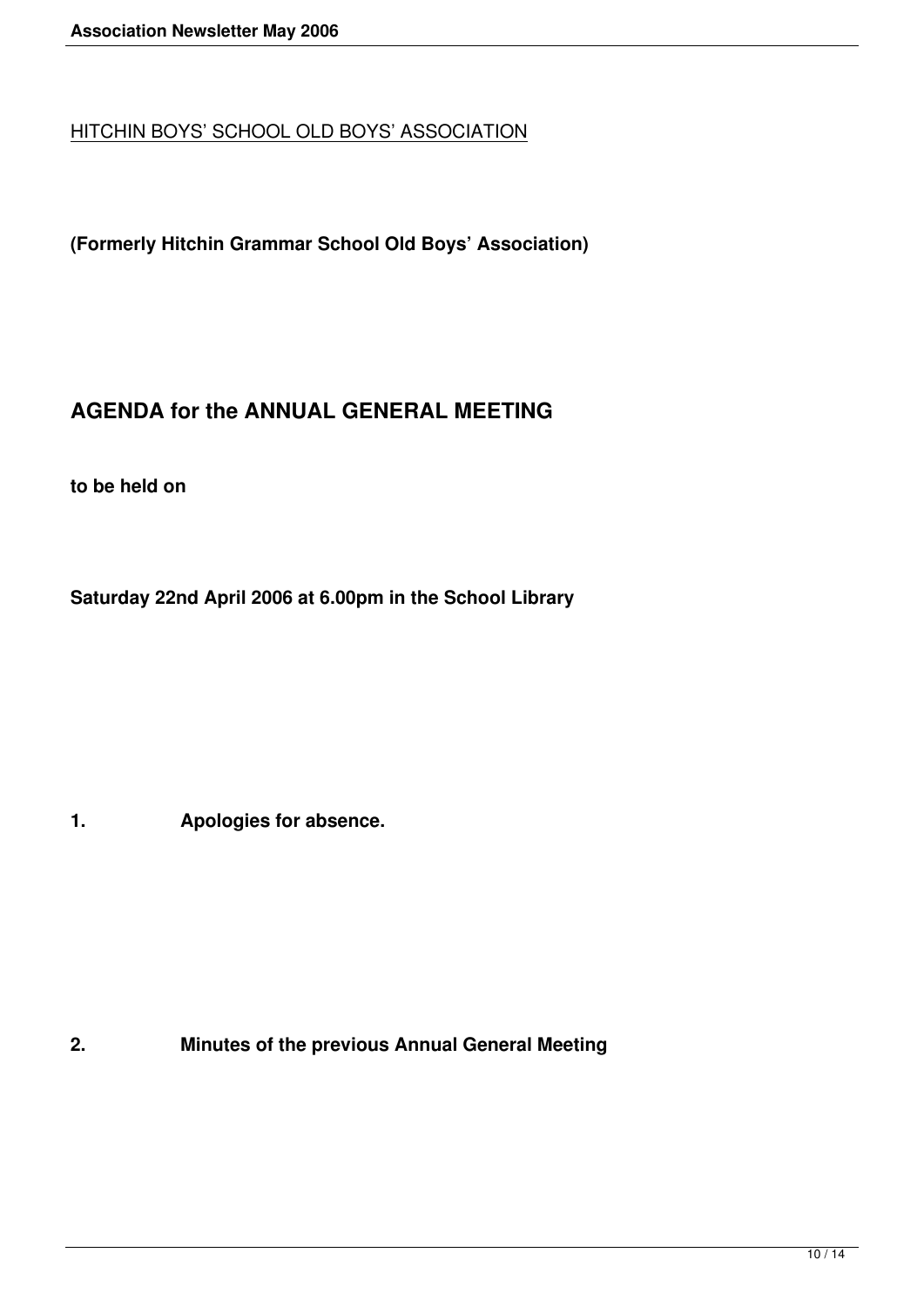**3. Matters arising.**

**4. Hon. Treasurer's Report and Adoption of accounts.**

**6. Hon. Secretary's Report**

**7. Election of Officers and Committee Members:**

**President for 2006** A.D.W.Garvie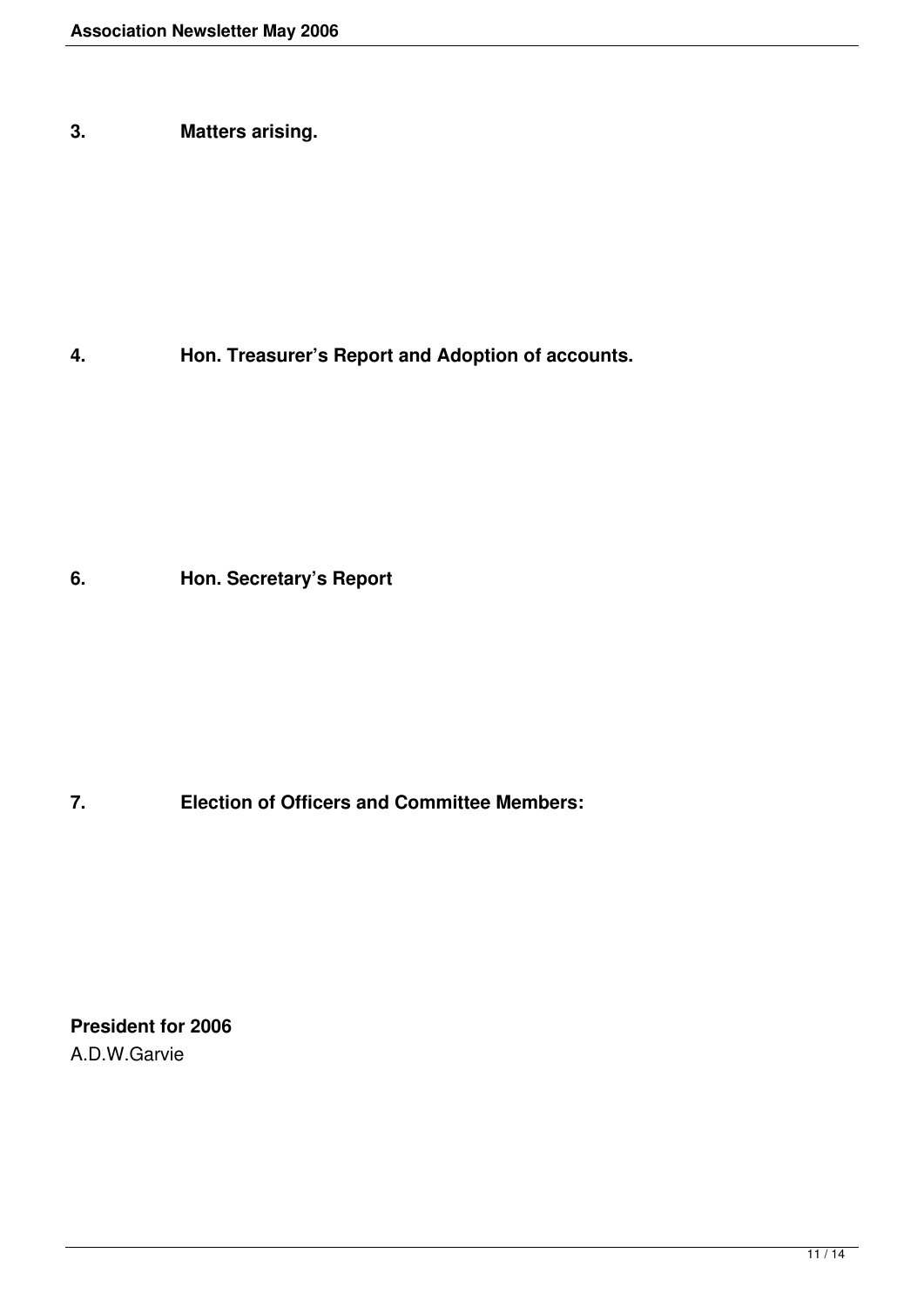## **President Elect:**

M. A. Norris

#### **Vice-Presidents:**

D.C.Baines, T.P.Brooker, W.S.Bowker, J.C. Burges, D.Carnill, A.P.Cherry, B.I.Cook, E M Cooke, R.F.K

**Hon. Treasurer:** M. E. Hart

**Hon. Secretary:** D.E.Stancombe

### **Committee Members:**

Retiring in 2006 - M.J.Cranfield, D. G. Niven, Neil Chambers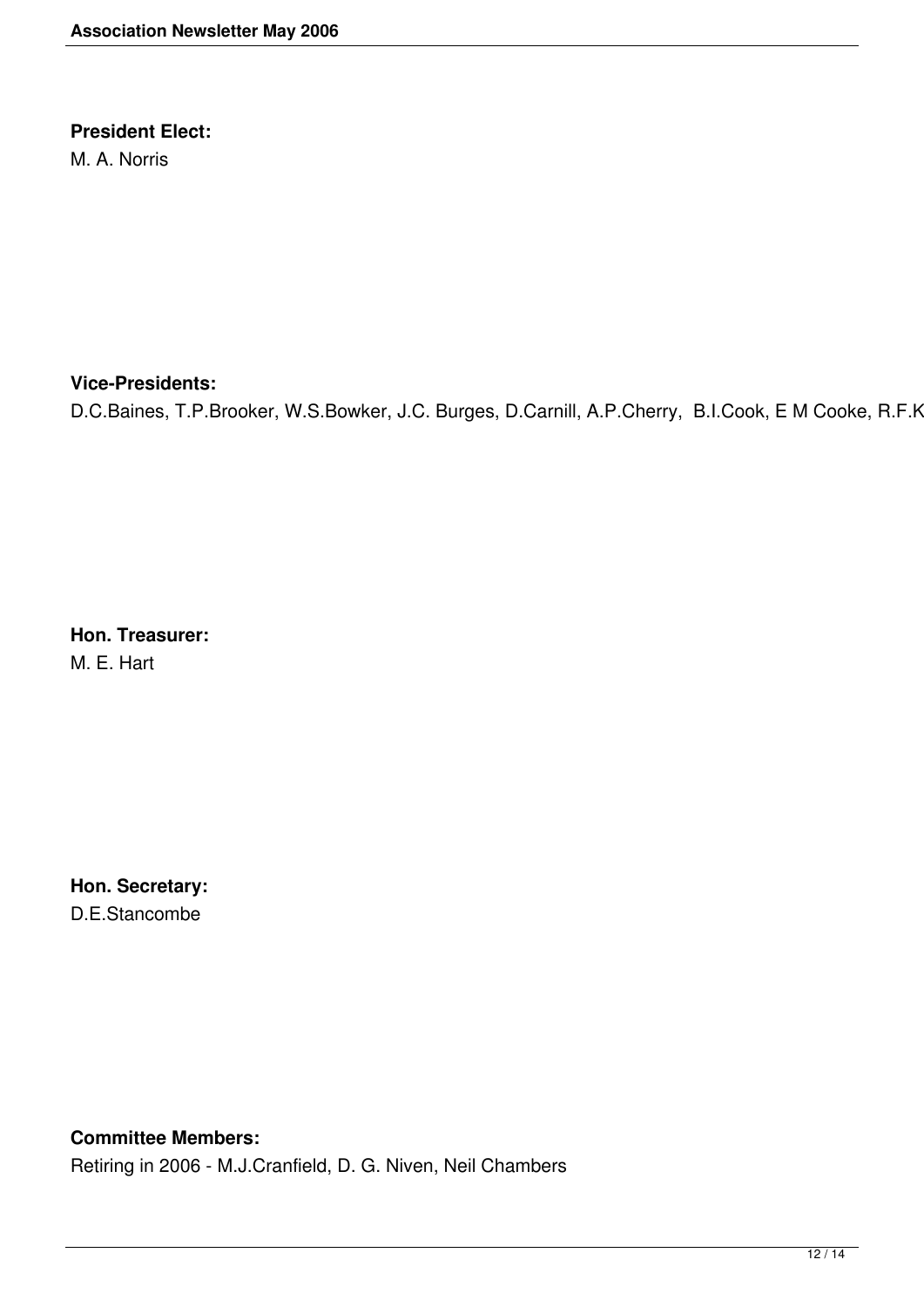Retiring in 2007 – Robert Pettigrew, Andy Russell, David Hall Retiring in 2008 – R.J. MacArthur, M.Russell, Co-opted during 2005 – Stuart Halsey

Election of members for this year

- Stuart Halsey
- Nominations from the floor

**8. Re-appointment of Honorary Accountants – Messrs Watts, Knowles**

**9. Head teacher's Review.**

**10. Any other business**